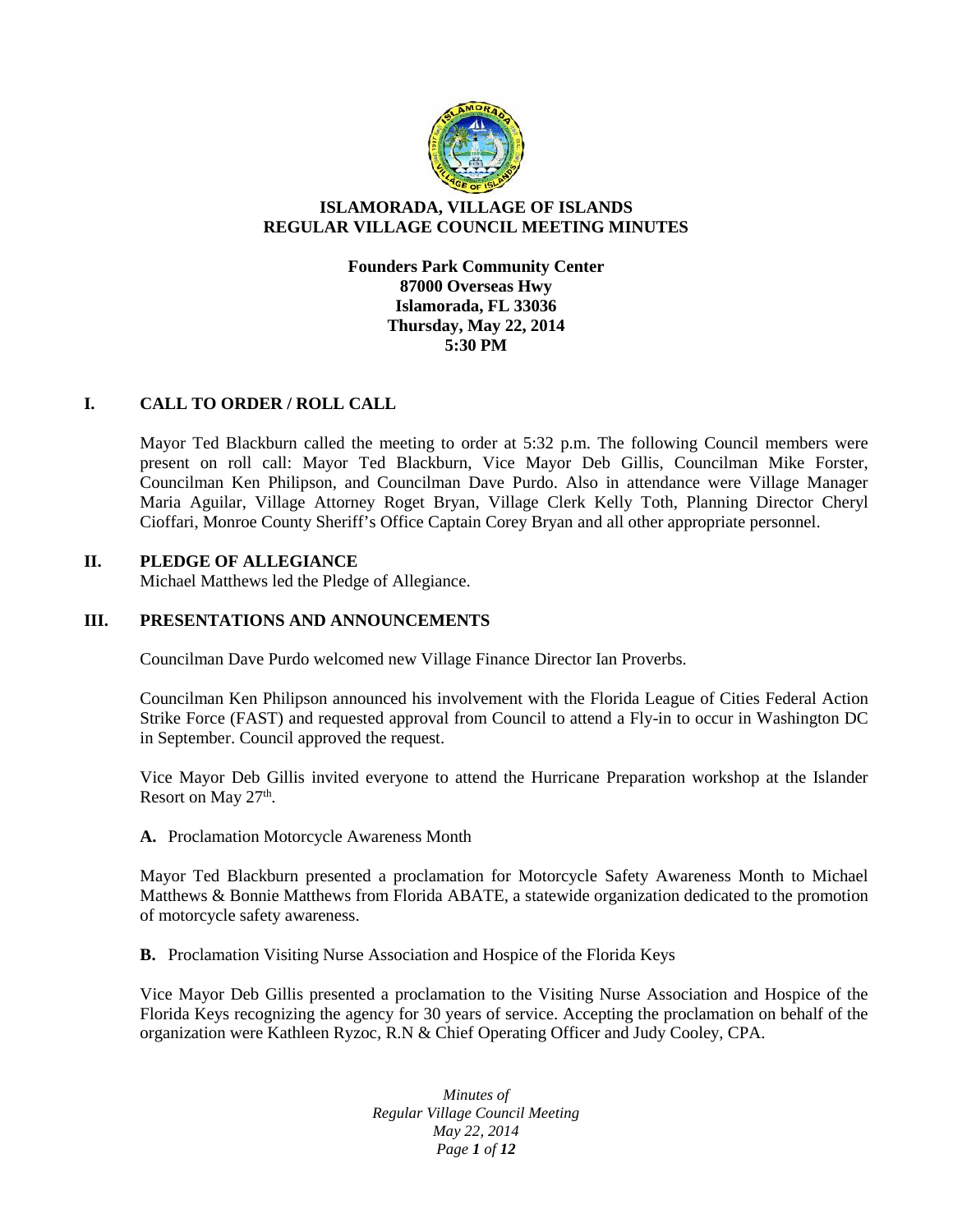Councilman Dave Purdo announced the Matecumbe Historical Trust will have a Memorial Day observance on Monday, May 26, 2014 at 9:00 a.m. at the Hurricane Monument.

# **IV. PUBLIC COMMENT**

John Cooper stated yard clippings are being blown into the canals. He suggested warnings be issued by Code Enforcement to preserve the quality of water.

#### **V. AGENDA: Request for Deletion / Emergency Additions**

Councilman Ken Philipson requested to move up TAB 8 and TAB 7 to follow TAB 2. Council agreed to the change.

Councilman Mike Forster requested the addition of a discussion item regarding Victor and Chandra West property to occur under the Mayor/Council Communications section of the Agenda.

Councilman Mike Forster requested the addition of a discussion item regarding an email from J.C. Mikula.

# **VI. CITIZENS' ADVISORY COMMITTEE UPDATES**

Mayor Blackburn requested that the order of the updates be changed allowing for the Parks & Recreation Citizens Advisory Committee to present their report prior to the Community Character Citizen's Advisory Task Force report. Council agreed.

#### **A.** Community Character Citizen's Advisory Task Force

Committee Vice Chair Amy Knowles announced that the Committee had formed a subcommittee to write the Community Character statement encompassing the ideas brought forth during their meetings. The subcommittee members are Tony Hammond, Corie Abel, Bob Johnson, Amy Knowles and Gary Pensel. She recommended Council accept the statement as Islamorada's official definition of community character and include it in the Comprehensive Plan, LDRs and Village Code.

Ms. Knowles advised that the committee had discussed the limitation of commercial square footage to 10,000 sq. ft. and that the committee voted unanimously in favor of this item being placed on the ballot. She requested that language be added exempting schools, churches and public areas.

# **B.** Parks & Recreation Citizens Advisory Committee

Committee Chair Carolyn Wightman announced the addition of water ballet to be offered at the park this summer and that resurfacing of the tennis courts would soon begin. She stated the Committee had been given a presentation by Village Planning staff regarding the extension of a 211 foot dock adjacent to Founders Park beach. Ms. Wightman reported the Committee unanimously supports the Planning staffs decision to deny the application for this dock.

Councilman Mike Forster clarified that this was not the same permit that was previously heard by Council.

# **VII. VILLAGE MANAGER REPORTS AND UPDATES**

*Minutes of Regular Village Council Meeting May 22, 2014 Page 2 of 12*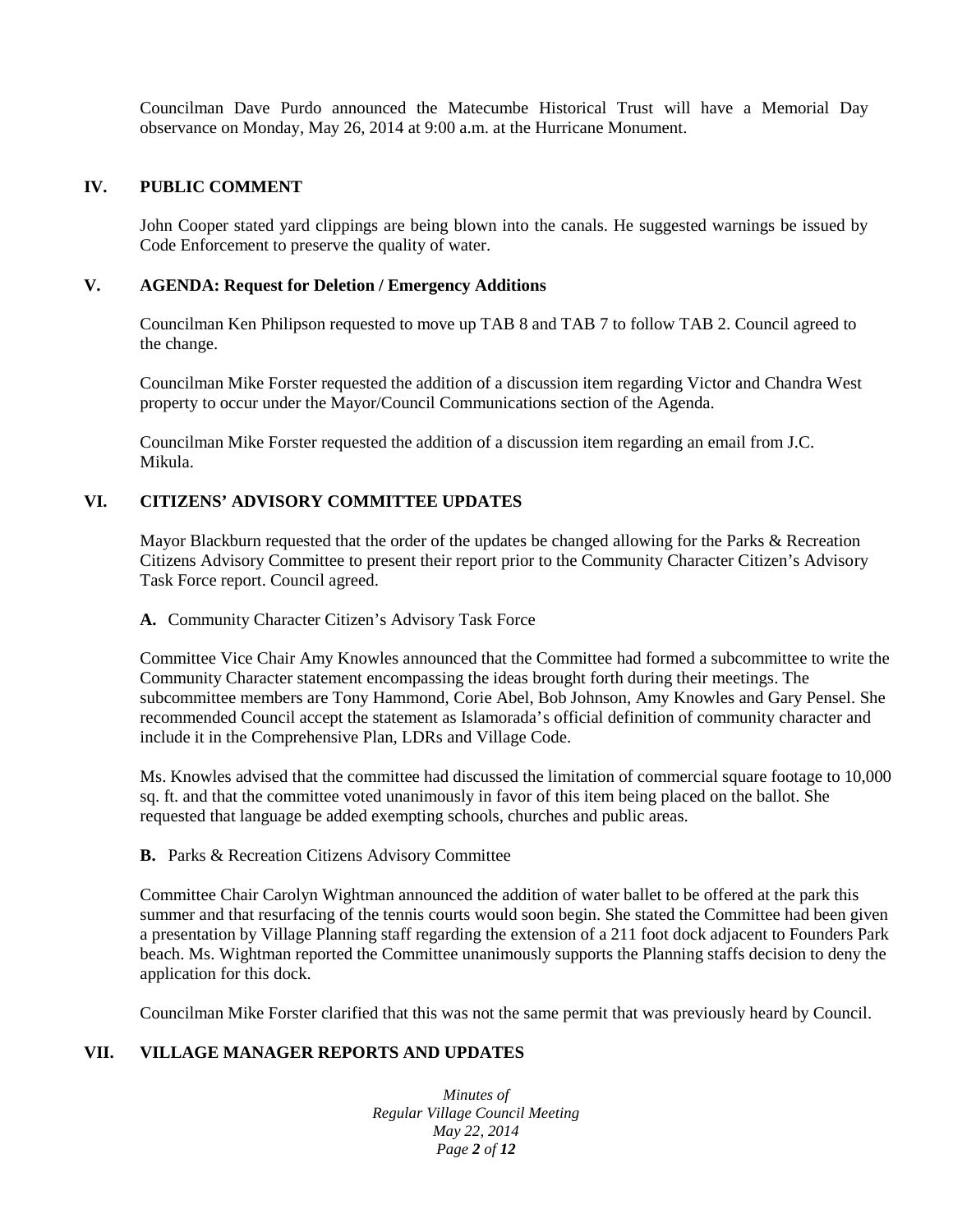None.

# **VIII. CONSENT AGENDA**

(All items on the Consent Agenda are considered routine by the Village Council and will be approved by one motion. There will be no separate discussion of these items unless a Councilmember so requests, in which event, the item will be moved to the Main Agenda.)

- **A.** Minutes: **TAB 1** May 8, 2014 Regular Village Council Meeting May 14, 2014 Town Hall Meeting
- **B.** Resolution Approving Second Amendment to Professional Federal Lobbying **TAB 2** Consulting Services Agreement

Councilman Ken Philipson announced that the Federal Lobbyist annual cost is \$60,600 and made a motion to approve the Consent Agenda; Vice Mayor Deb Gillis seconded the motion. Council voted all in favor. The motion passed 5-0.

#### **IX. WASTEWATER MATTERS**

**A.** Wastewater Project Update **TAB 3**

Wade Trim's Executive Vice President, Tom Brzezinski, stated they had completed Change Order #5; completed the purchase of the Lower Matecumbe Key and Upper Matecumbe Key vacuum pump station properties; held the Venetian Shores Pre-Construction meeting; and are going through final testing of the Key Largo pipeline. Upcoming tasks include an operation and maintenance change order, a change order for collection system revisions, and completing the utility policy.

Richard Crow, Reynolds Water Islamorada, provided an update on the paving schedule.

Councilman Dave Purdo inquired as to when the paving would occur on North and South Drive. Richard Crow stated the paving would occur in early June.

Councilman Ken Philipson requested the start date as well as the paving date for Venetian Shores and expressed concern over the possibility of the streets being torn up for an extended period of time.

Councilman Forster inquired as to how the fluidity test went with Key Largo. Richard Crow responded that it was currently being tested and that the 10 mile section would take some time.

Councilman Ken Philipson inquired about the design elevations for the pump stations for Landscape Committee review.

> *Minutes of Regular Village Council Meeting May 22, 2014 Page 3 of 12*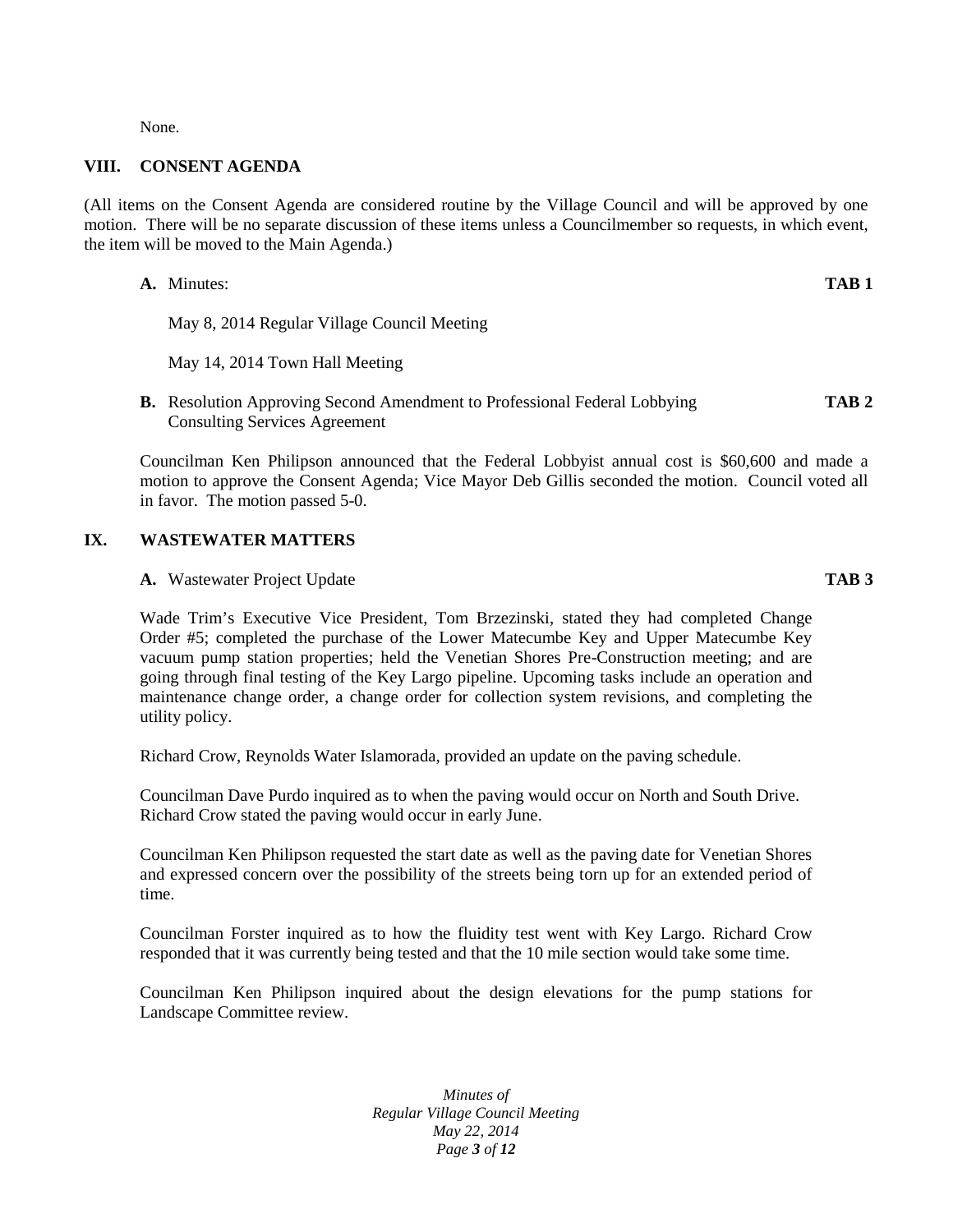Planning Director Cheryl Cioffari stated that the Landscape Committee had seen most of the plans and all will utilize native vegetation on the sites.

Mayor Blackburn requested Tom Brzezinski explain what is going to be done regarding the properties with four or more EDUs.

Tom Brzezinski stated that they intend to bring options to Council that look at ways that help some or all of these properties such as offering to purchase grinder pumps at a bulk rate, options for providing operations and maintenance, installing laterals, back charging and other services.

Mayor Ted Blackburn opened public comment.

Larry Barr expressed concern over problems arising regarding high nitrogen levels at the North Plantation Key plant and inadequate flow at the High School and Sea Gulls Condominium.

Mayor Ted Blackburn explained the problems are being addressed as they are being discovered.

Myles Milander commented on dust, temporary overlay and associated problems.

Joe Robinson commented on previous successful drainage solutions that alleviated flooding and voiced concern the new paving would compromise the system that had been put into place.

Tom Brzezinski stated that once the construction was completed, the drains would be uncovered.

Joe Robinson commented on the dusty roads and suggested wetting the dust down before sweeping.

Mayor Ted Blackburn closed public comment.

**B.** Resolution Approving Change Order No. 5 to the Design, Build, and Operate **TAB 4** (DBO) Agreement Between Reynolds Water Islamorada, LLC and Islamorada, Village of Islands, to Provide for Revisions to the Design Build Work

Village Attorney Roget Bryan read the title of the Resolution. Wastewater Program Manager Greg Tindle provided the staff report to Council recommending approval of the Resolution approving Change Order No. 5.

Councilman Mike Forster asked how we would bill for the laterals.

Greg Tindle stated participants in the program would make payment to the Village for the grinder pump service lateral connection by December 31, 2014.

Councilman Mike Forster and Tom Brzezinski stated the price for this program is very competitive.

Councilman Ken Philipson asked specific questions pertaining to Exhibit B regarding opting out of the program and price/cost negotiations.

> *Minutes of Regular Village Council Meeting May 22, 2014 Page 4 of 12*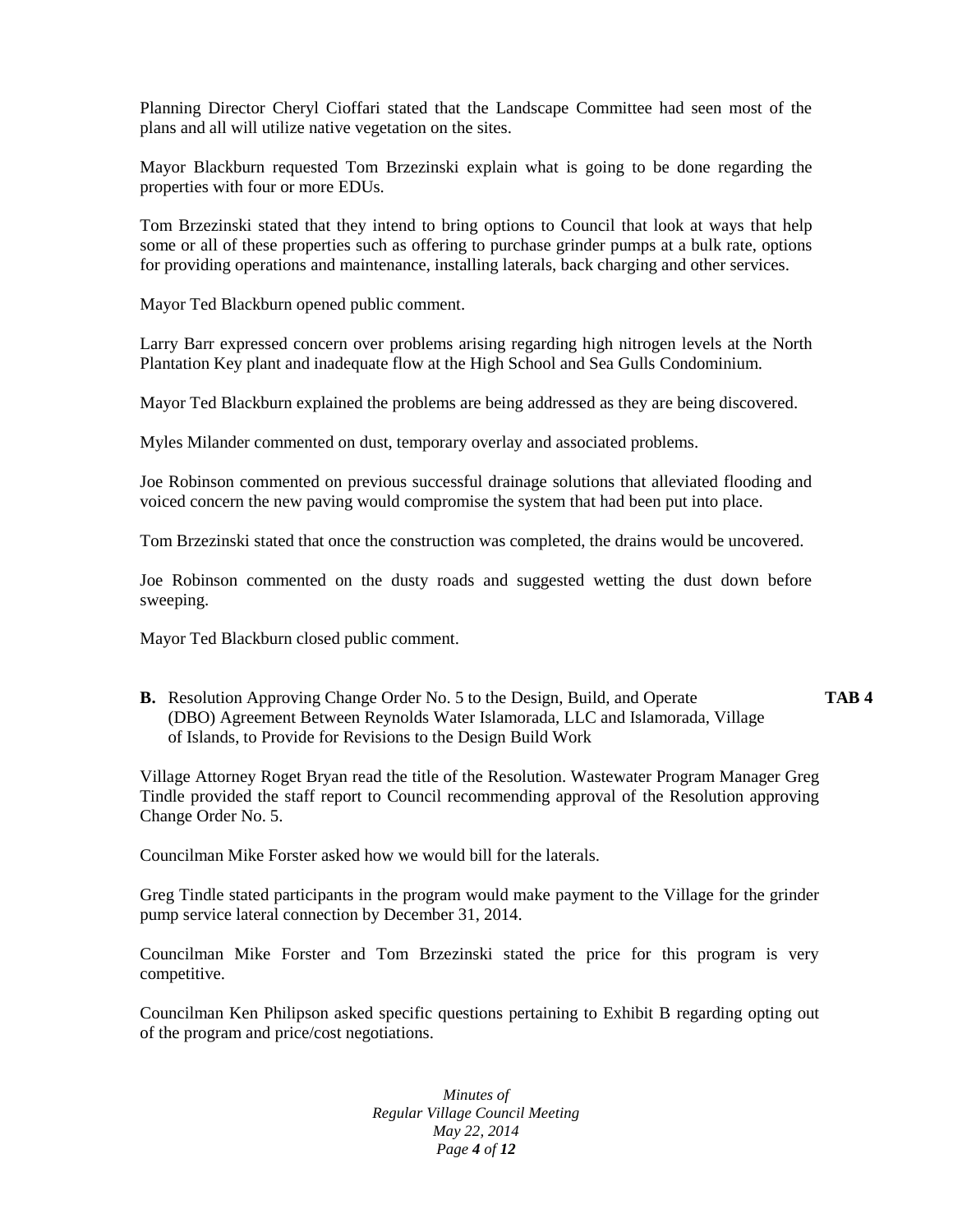Greg Tindle responded that participation in the program was optional.

Councilman Mike Forster expressed concern regarding continuity of the project when homeowners opted out of the program.

Greg Tindle stated that grinder pump specifications would be included in the Utility Policy and confirmed that those who opted out would have to go through the permitting process.

Village Manager Maria Aguilar provided possible alternatives for paying for the laterals and that the 1.5 million would be coming from the property owners. She addressed submittal of the change order to DEP for SRF funding.

Village Manager Maria Aguilar spoke about bank fees, service charges by municipalities to recover fees and the agreements associated with accepting credit cards. Discussion ensued regarding credit cards.

Mayor Ted Blackburn opened public comment.

Andy Newman commented on Florida Statute 170.201 and proportional assessments.

Margaret Franks, Ron O'Brian and David Zander expressed discontent over the inequity of the grinder pump program.

Larry Barr commented on lateral connection pipe sizes, the \$5 cost difference per foot and the installation depth.

Tom Brzezinski provided clarification on the pricing and explained the purpose for the installation of the laterals beyond the minimum depth.

Discussion ensued regarding effectively communicating the program to property owners. Councilman Mike Forster suggested a direct mailing. Myles Milander suggested including a notice in the property owners water bill.

Vice Mayor Deb Gillis made a motion to approve. Councilman Ken Philipson seconded the motion. Council voted all in favor. The motion passed 5-0.

# **X. ORDINANCES**

**A.** Second Reading – Proposed Revisions to Towing Regulations **TAB 5**

Village Attorney Roget Bryan read the title of the ordinance and presented the staff report recommending approval on second reading.

Councilman Ken Philipson provided clarification on item 5 of page 9 of the ordinance.

Village Attorney Roget Bryan confirmed the effective date of the Ordinance to be immediately upon adoption.

Mayor Ted Blackburn opened public comment; no public comment was offered.

*Minutes of Regular Village Council Meeting May 22, 2014 Page 5 of 12*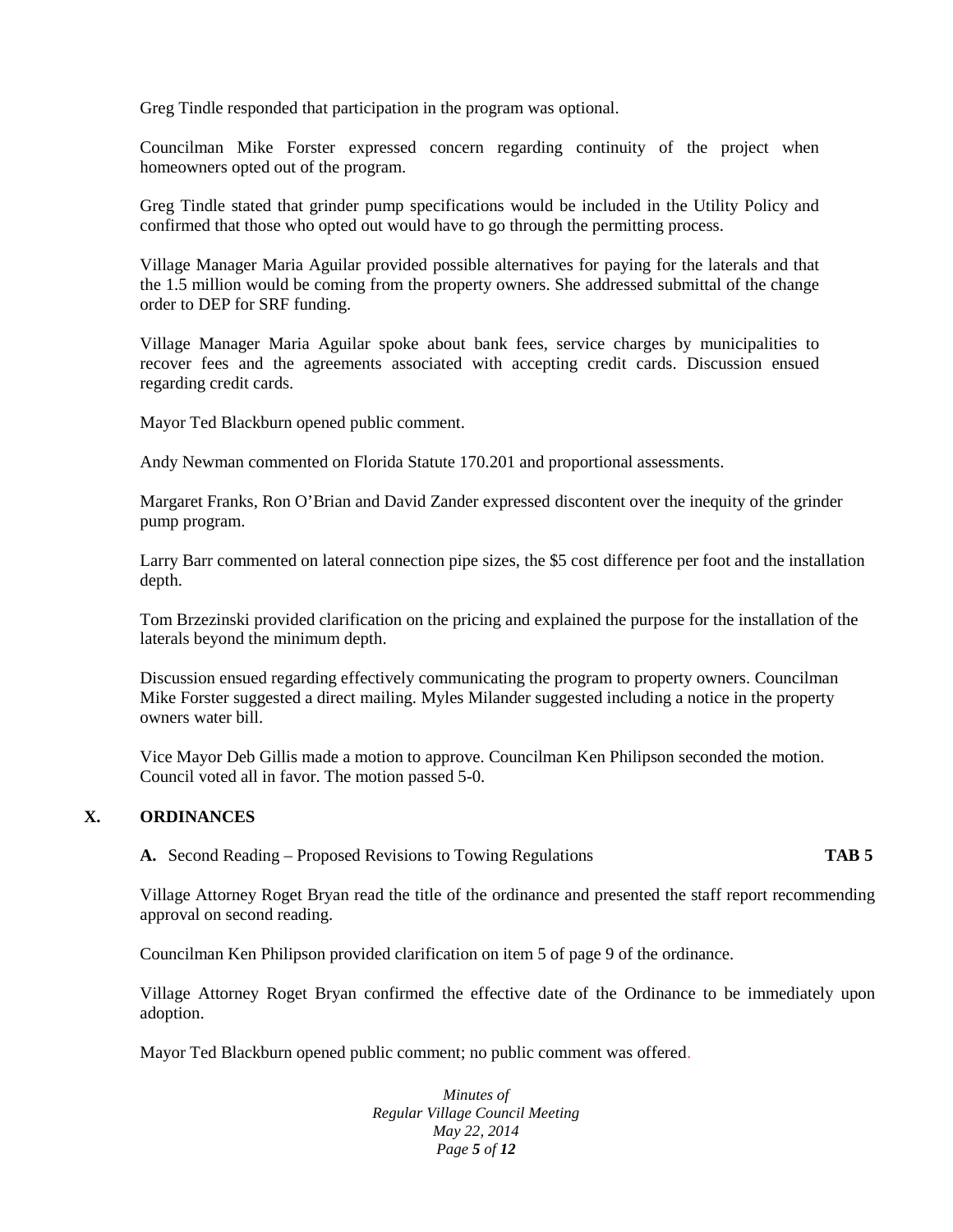Councilman Ken Philipson made a motion to approve; Vice Mayor Deb Gillis seconded the motion. Council voted all in favor. The motion passed 5-0.

**B.** First Reading – Ordinance Amending Comprehensive Plan Policy 9-3.1.1 **TAB 6**

Village Attorney Roget Bryan read the title of the ordinance. Planning Director Chery Cioffari presented the staff report and recommended approval.

Mayor Ted Blackburn opened public comment.

Larry Barr asked for clarification relating to the funding source and whether the contract was a DBO or **DBOF** 

Mayor Ted Blackburn and Village Manager Maria Aguilar stated the funding source is SRF and that it is a DBO agreement and was formerly the DBOF.

Mayor Ted Blackburn closed public comment.

Vice Mayor Deb Gillis made a motion to approve; Councilman Mike Forster seconded the motion. Council voted all in favor. The motion passed 5-0.

# **XI. QUASI-JUDICIAL**

**(**Tab 8 and Tab 7 were heard following Tab 2)

**A.** Application for Alcoholic Beverage Use Permits (AB-14-01) by Rain Barrel **TAB 7** of the Keys, LLC, and 1223,LLC

Village Attorney Roget Bryan read the title of the resolution and requested that anyone not having been sworn in raise their hand. Council disclosed ex-parte communication. Planner Shane Laakso presented the staff report and recommended approval.

Council Mike Forster disclosed a possible conflict of interest and his intent to abstain from voting. Councilman Forster filed a memorandum with the Village Clerk's Office.

Vice Mayor Deb Gillis and Councilman Dave Purdo stated that they believed that a permit existed on this property years ago.

Councilman Mike Forster clarified that he is not seeking the permit that it is a tenant.

Mayor Ted Blackburn opened public comment.

Dawn Cooper stated she and her husband are opposed to the alcohol permit request. She expressed concern over the current issue of access to her property on Gimpy Gulch being made even more difficult.

Mayor Ted Blackburn closed public comment.

*Minutes of Regular Village Council Meeting May 22, 2014 Page 6 of 12*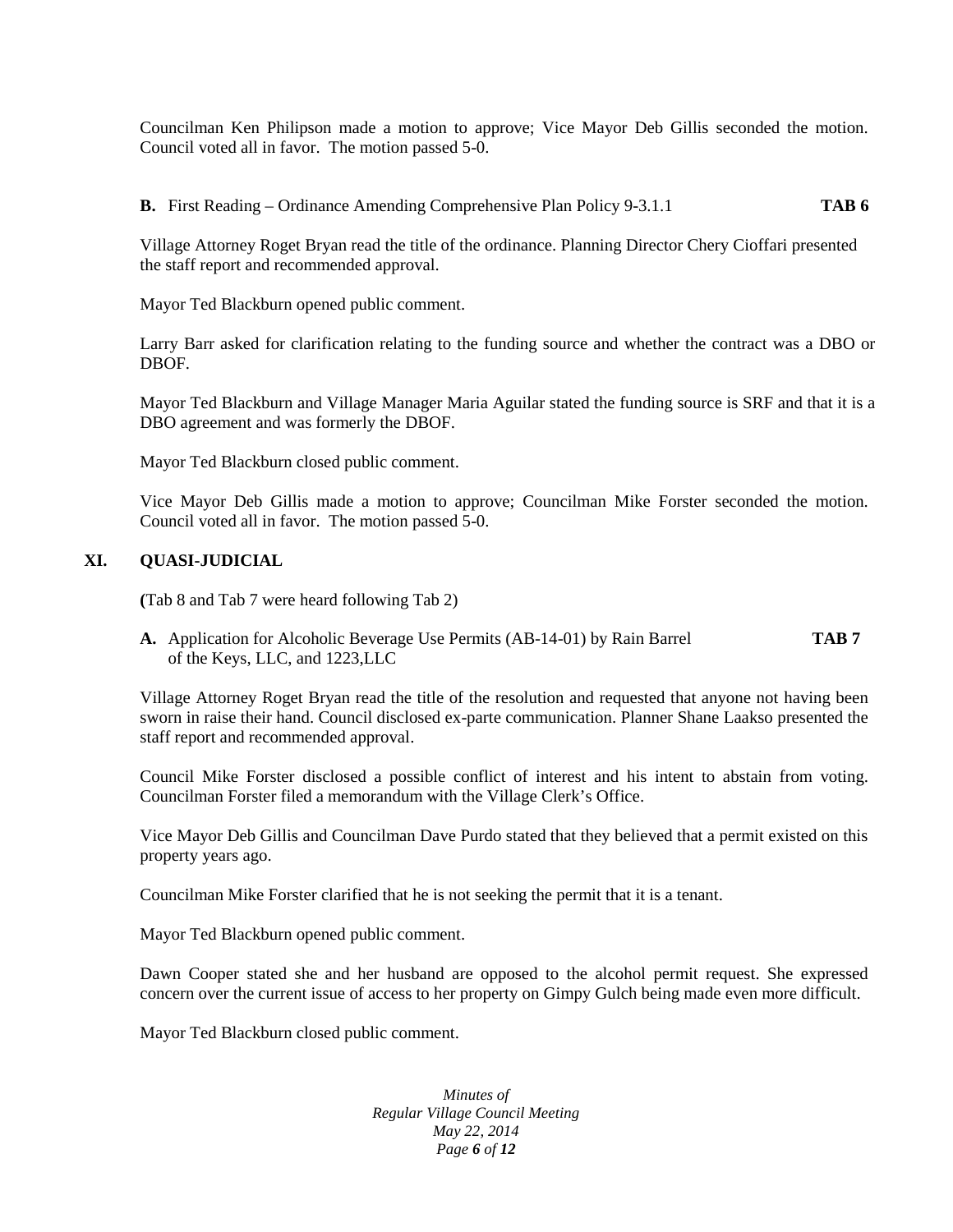Councilman Ken Philipson offered a motion to approve. Vice Mayor Deb Gillis seconded the motion. Mayor Ted Blackburn called for the vote. Council voted all in favor, with Councilman Mike Forster abstaining from the vote. The motion passed 4-0.

**B.** Abandonment of Old Highway Right-of-Way in Stratton's Subdivision **TAB 8**

Mayor Ted Blackburn requested witnesses sign up with the Village Clerk. Village Attorney Roget Bryan read the Quasi-Judicial statement. Village Clerk Kelly Toth swore in the witnesses. The Village Attorney read the title of the resolution. Council disclosed ex-parte communications. Planning Director Cheryl Cioffari presented the staff report.

Councilman Ken Philipson disclosed his parcel was abandoned.

Vice Mayor Deb Gillis stated there are about 76 lots affected by this and five physical structures that sit in the right-of-way. She suggested a bike path and off-street parking as potential future use and offered suggestions for compromise.

Councilman Mike Forster stated he would need to know the cost associated with a bike path.

Mayor Ted Blackburn called for presenters.

Glenn Saiger expressed a concern regarding lack of parking if Council does not abandon this property.

Mike Clempel stated he was asked by his employer, The Sandal Factory, to represent them. He expressed that it didn't make sense to keep the property based on what may or may not occur in the future.

Neil Rolnick, Real Estate Attorney, General Partner of Islamorada Associates and owner of lots 13 & 14 stated he has an interest in developing his property. He stated there are environmentally sensitive trees in the right-of-way that he cannot remove and that Council could not remove them either. He stated he is paying taxes based on a legal description which included property that is considered to be a right-of-way. He expressed his strong support for the abandonment of the right-of-way.

Glenn Saiger stated a specific property size exists in their purchase agreements and that he was in favor of the abandonment.

Planning Director Cheryl Cioffari stated there was a discrepancy with certain deeds based on the legal description.

Councilman Dave Purdo spoke on the difficulty of obtaining a clean title. Vice Mayor Deb Gillis suggested the Village create a letter to help clear the title.

Village Attorney Roget Bryan stated that he and staff looked at several of the properties and had not seen any that were being assessed for the right-of-way.

Councilman Ken Philipson urged the Council to pass the resolution as written.

Planning Director Cheryl Cioffari stated that if approved the properties affected would gain an extra 1800 square feet and would be taxed accordingly.

> *Minutes of Regular Village Council Meeting May 22, 2014 Page 7 of 12*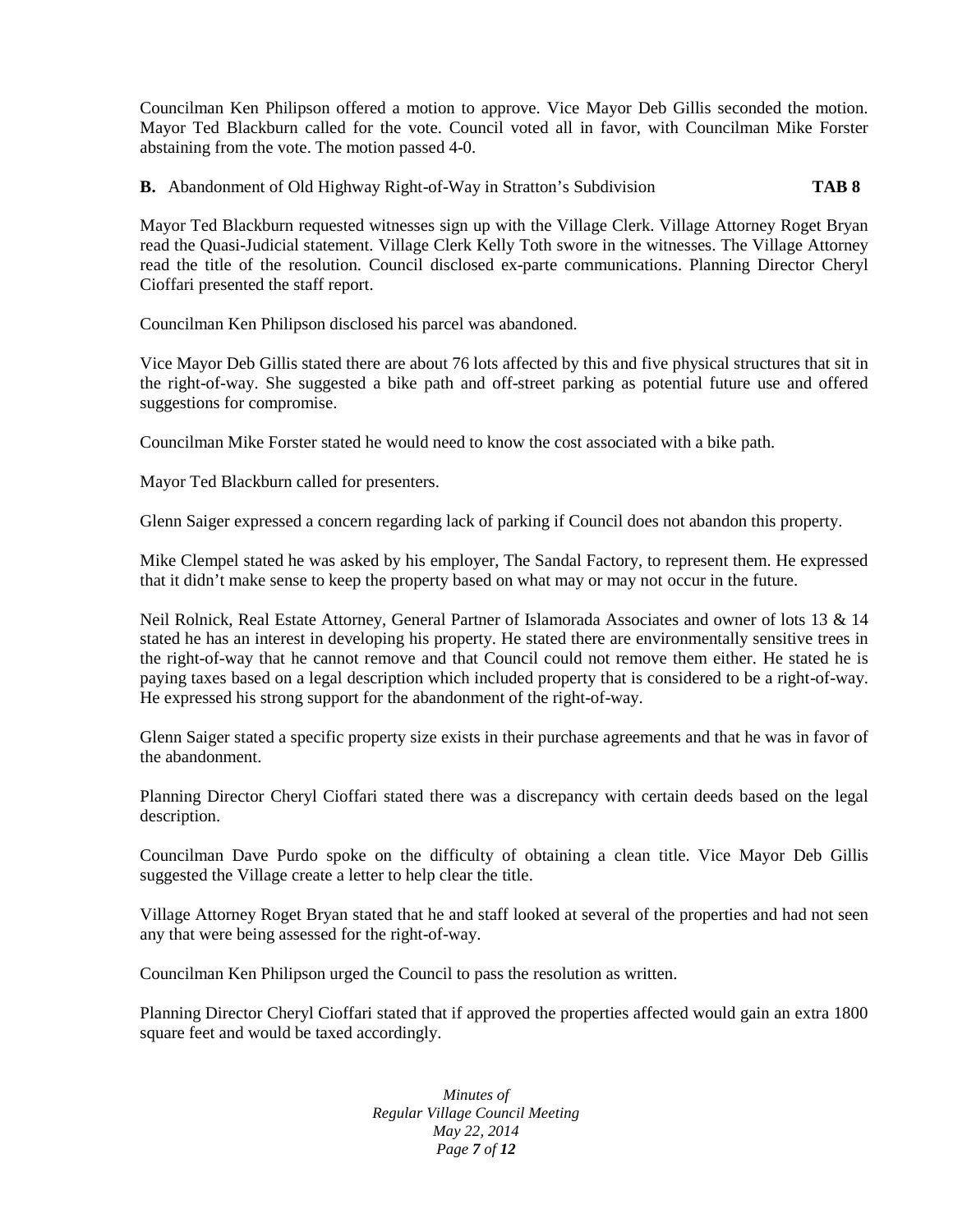Planning Director Cheryl Cioffari clarified that the resolution reserves the right for an easement for public utilities.

Councilman Mike Forster offered a motion to approve. Councilman Dave Purdo seconded the motion. Mayor Ted Blackburn called for the vote; Council voted and the motion passed 4-1 with Mayor Blackburn dissenting.

#### **XII. RESOLUTIONS**

None.

#### **XIII. MOTIONS**

**A.** Annual Appointment to Citizens' Advisory Committees, the Historic Preservation **TAB 9** Commission and the Local Planning Agency

Assistant to the Village Manager Mary Swaney provided a staff report pertaining to appointments.

Council discussed there being one vacancy on the Local Planning Agency (LPA) instead of two because Amy Knowles had stepped down in order to serve on another committee but wishes to return to her position with the LPA. One vacancy exists due to John Fernandez's expressed intent to step down.

Vice Mayor Deb Gillis provided clarification that Amy Knowles still had to be voted back into the position on the LPA.

Council discussed four other individuals that may be interested in serving: Pete Bacheler, David Gross, Craig Belcher and Myles Milander.

Pete Bacheler was suggested as a candidate by Councilman Mike Forster, Mayor Ted Blackburn, Vice Mayor Deb Gillis and Councilman Ken Philipson. Councilman Dave Purdo suggested Craig Belcher. Councilman Ken Philipson suggested David Gross as a candidate for the LPA.

Councilman Mike Forster suggested public outreach to recruit more candidates.

Councilman Ken Philipson emphasized that individuals coming on and off the LPA shortchanges the LPA because of the loss of continuity. He encouraged people to think carefully before leaving the LPA for a short-term committee. He suggested that candidates that leave to serve on other committees not be allowed back until a year has passed or they are voted on again.

Councilman Ken Philipson stated that he does not support the automatic reentry of candidates onto a committee. Mayor Ted Blackburn, Vice Mayor Deb Gillis and Councilman Mike Forster agreed.

Mary Swaney stated that a super majority was required to reappoint Richard Baker, Cheryl Culberson and John Fernandez.

Council agreed that John Fernandez would be reappointed until he can be replaced.

*Minutes of Regular Village Council Meeting May 22, 2014 Page 8 of 12*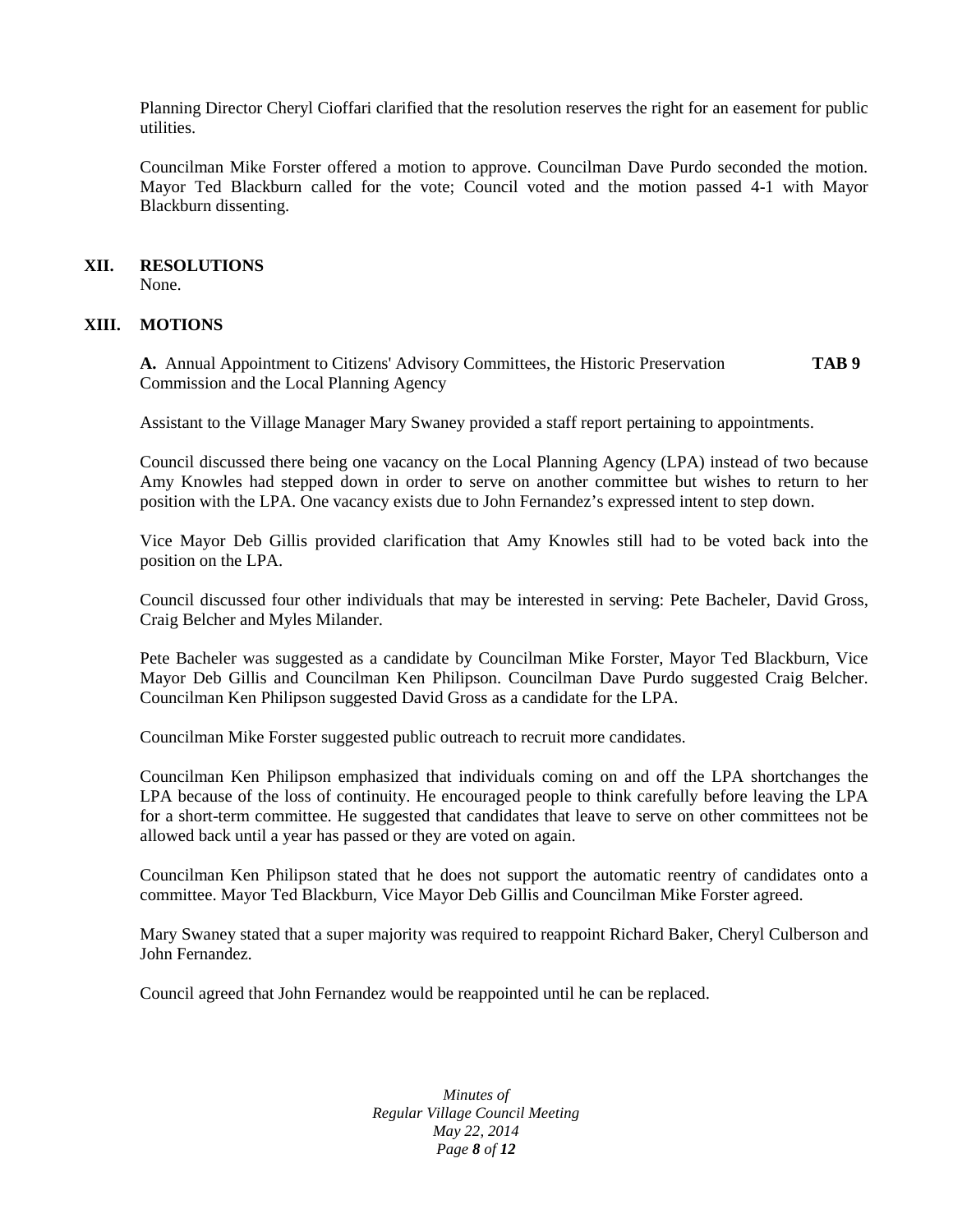Councilman Ken Philipson made a motion to appoint Richard Baker, Cheryl Culberson and John Fernandez, to the LPA. Councilman Mike Forster seconded the motion. Mayor Ted Blackburn called for the vote. The Council voted all in favor. The motion passed 5-0.

Councilman Ken Philipson stated there was an additional vacancy on the Water Quality Improvement Committee.

Councilman Mike Forster made a public service announcement pertaining to a celebration of life service at the Islamorada Moose Lodge for Henry Paurowski.

Mayor Ted Blackburn asked if everyone was in favor of the current appointments.

Vice Mayor Deb Gillis made a motion to approve the candidates as they were listed in the Council agenda. Councilman Ken Philipson seconded the motion.

Mayor Ted Blackburn called for the vote. All Council Members voted in favor. The motion passed 5-0.

# **XIV. MAYOR / COUNCIL COMMUNICATIONS**

**A.** Discussion Regarding Speed Limits on the Old Highway

Councilman Ken Philipson spoke in support of lowering the speed limits from 30 to 25 mph.

Councilman Mike Forster asked that it be put on a future agenda to provide an explanation of the process and allow for public input. Mayor Ted Blackburn agreed.

Councilman Ken Philipson directed the Village Manager to include the topic on a future agenda.

**B.** Discussion Regarding the Referendum to Limit Allowable Commercial Square Footage to 10,000 Square Feet

Mayor Ted Blackburn stated the Community Character Committee would be presenting recommendations that would be helpful and suggested the Council wait until these recommendations were made.

Mayor Ted Blackburn opened public comment.

Lori Blair referenced the 10,000 square foot limit being in the comprehensive plan and read section 1-2.1.8. She recalled a similar situation with the 35 foot height limit and a past referendum that was overwhelmingly passed. She stated the same needs to happen with the 10,000 square foot limit. She said the majority of people she had spoken with did not want to see more 20,000-30,000 square foot buildings.

Councilman Ken Philipson stated he was in favor of a 10,000 square foot limitation.

Councilman Mike Forster suggested not providing unity of title except in a 4-1 vote. He stated the majority of people wanted a Publix.

**C.** Interlocal Agreement Among Islamorada, Marathon and KLWTD for Future FWWQIP Distributions

*Minutes of Regular Village Council Meeting May 22, 2014 Page 9 of 12*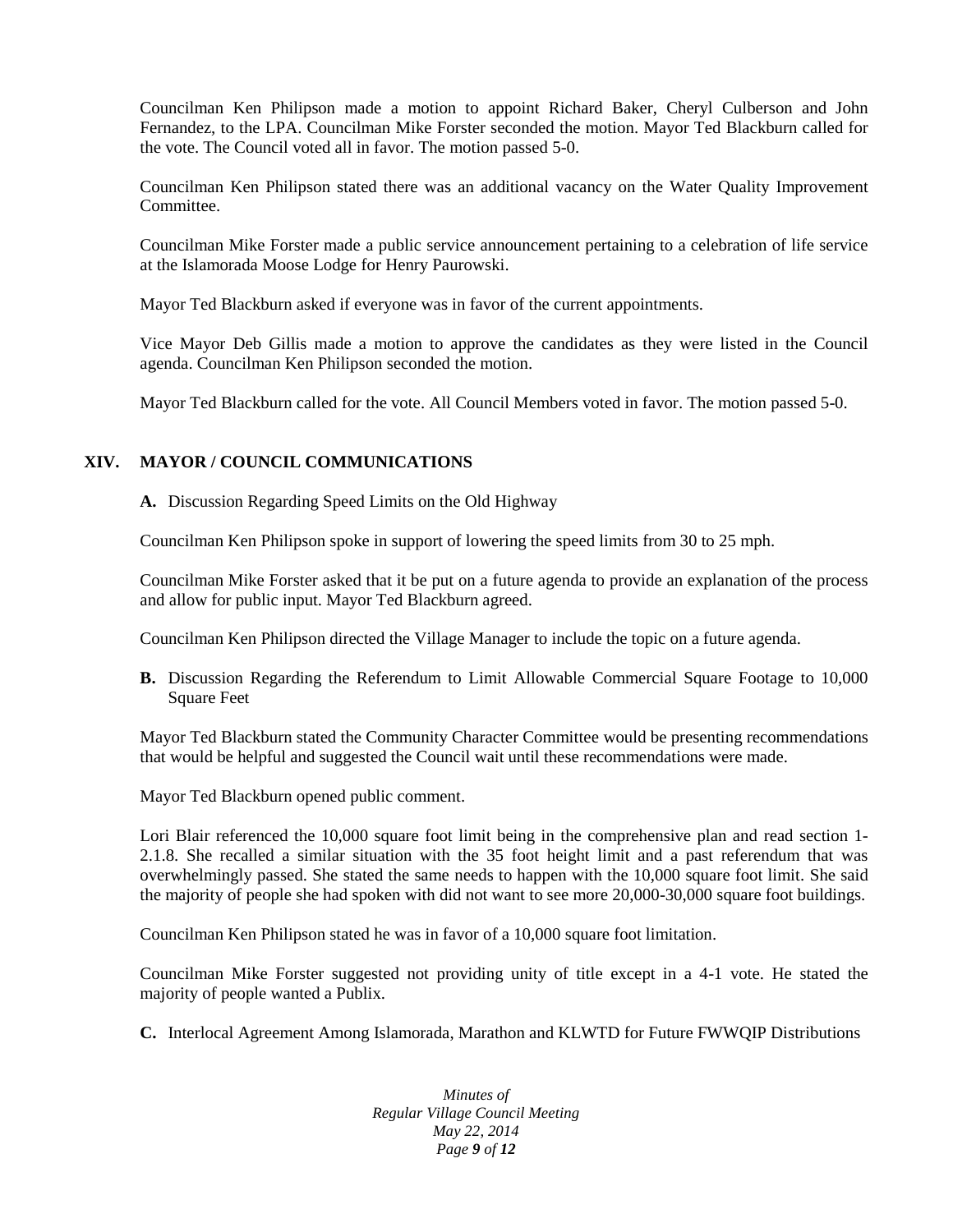Village Attorney Roget Bryan was directed to come back to Council with information on forming an interlocal agreement (ILA).

Vice Mayor Deb Gillis stated that Islamorada had given up money in the past with the promise the Village would be "made whole" with future funding. She stated she understood the importance of working together and spoke in support of moving forward with the agreement.

Councilman Ken Philipson agreed with Vice Mayor Deb Gillis and stated he thought the ILA would help.

Councilman Mike Forster agreed with Vice Mayor Deb Gillis and Mayor Ted Blackburn. He referenced his joint participation with other County entities regarding canal restoration and the importance of working together for funding.

Mayor Ted Blackburn opened up public comment.

Myles Milander spoke in support of an interlocal agreement.

**D.** Vic and Chandra West property

Councilman Mike Forster stated Vic and Chandra West would like to swap a lot that they own for one deeded to the Village under ROGO. Councilman Forster stated that Environmental Planner Susan Sprunt looked at the properties and didn't see any issues. He stated Vic and Chandra West were willing to mitigate. He requested Cheryl Cioffari explain the process to Council.

Planning Director Cheryl Cioffari stated the two ways to go about a text amendment: apply for a text amendment and pay an application fee or bring the subject before Council and Council can give direction to change the regulations. Ms Cioffari stated that this particular situation has not come up before.

Ms. Cioffari stated that the Department of Economic Opportunity would require a text amendment to provide a mechanism for the transfer of lots. The basic criteria the Planning Department was considering: the lot has to be equally or more environmentally sensitive, same zoning district, similar TDRs and shoreline to shoreline. Any development would be subject to clearing limitations and replacement requirements. She stated that with development applications, there was no guarantee of approval.

Councilman Forster stated he was bringing this topic up on the West's behalf to see how Council felt about it. He stated he had no financial interest in this lot transfer.

Council Dave Purdo and Councilman Ken Philipson spoke in support.

Ms. Cioffari stated the Planning Dept. would bring a text amendment forward as quickly as possible.

**E.** Email from J.C. Mikula, Islamorada Foundation, Regarding Future Electrical Service Between Hurricane Monument & Green Turtle

Councilman Mike Forster read an email from J.C. Mikula pertaining to possible future use of the landscaped area between Hurricane Monument and the Green Turtle. The email requested Council discuss the Village trenching to install conduit for future electrical installation before the roads were paved with new asphalt or consider it a project for The Islamorada Foundation.

> *Minutes of Regular Village Council Meeting May 22, 2014 Page 10 of 12*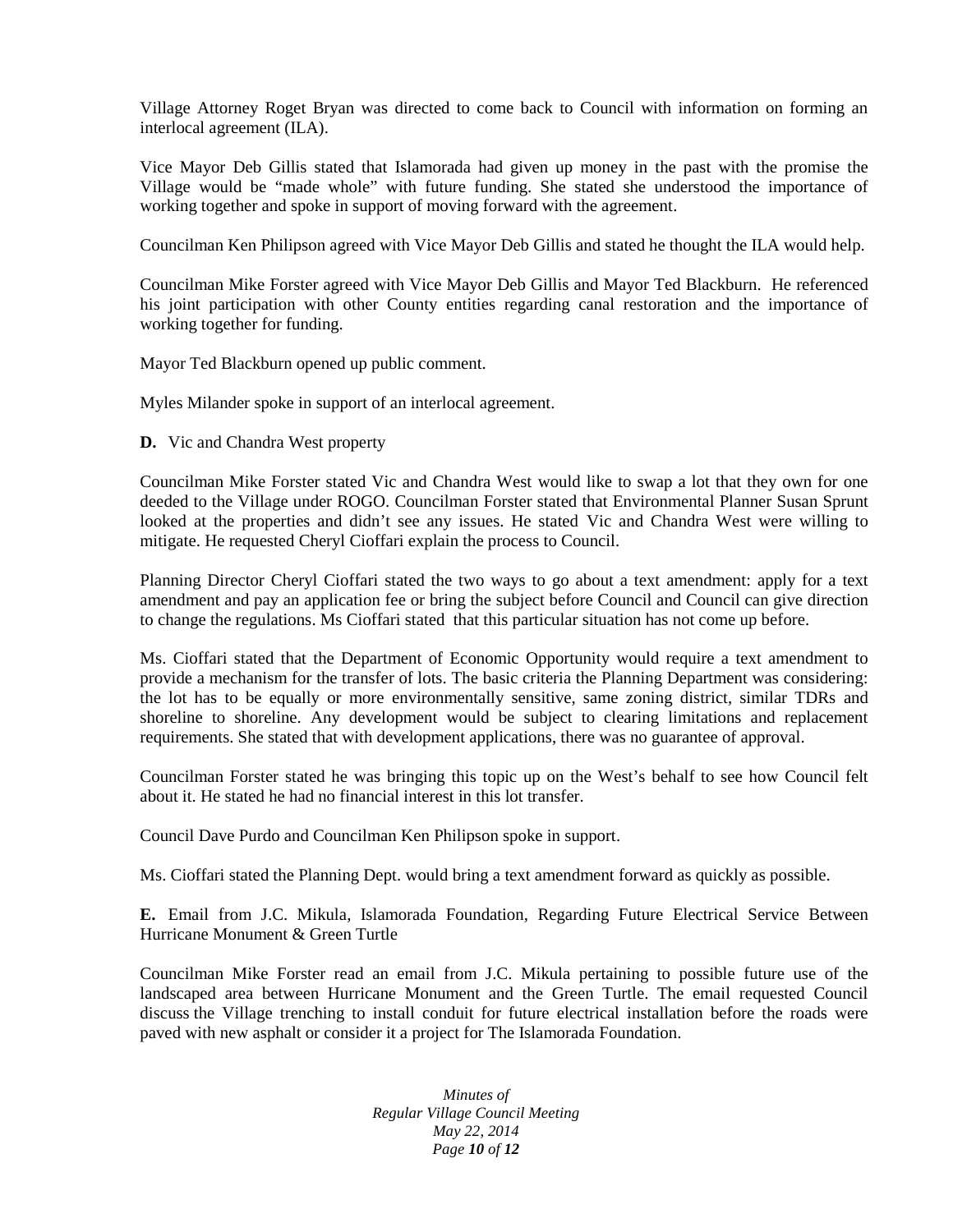Councilman Mike Forster stated grant funding was questionable at this time.

Councilman Mike Forster reported that J.C. Mikula and Richard Crow met to discuss this possibility and that Richard Crow offered to do the trenching and lay the conduit, at no cost to the Village, stipulating that it must be for the Village or non-profit. Mr. Crow said it would cost him \$5,000.

Mayor Ted Blackburn expressed his appreciation.

Councilman Mike Forster thanked Richard Crow.

Councilman Dave Purdo asked Director of Parks and Public Works John Sutter for an update on the one foot hole in front of the Post Office.

John Sutter responded that the hole had not been filled and was in an active construction project. The delay was due to two different subcontractors performing different types of work in that particular area. He stated he could not fill the hole because the Village was not allowed to do maintenance on FDOT roads.

# **XV. VILLAGE ATTORNEY / VILLAGE MANAGER COMMUNICATIONS**

**A.** Update Regarding an Ordinance Prohibiting Possession and Sale of Synthetic Drugs

Village Attorney Roget Bryan presented the staff report. He explained state legislation had a prohibitive list of illegal compounds/drugs that continually evolve and that chemists need only to alter one ingredient to make the drug not subject to the adopted legislation. State legislation is trying to keep pace with the ever changing situation.

Captain Corey Bryan supported the Village Attorney's report. He stated the difficulty is determining which ingredient is a narcotic. Captain Bryan stated there hasn't been a problem in Islamorada with these types of narcotics and that individuals can be charged under Florida State Statute.

Councilman Ken Philipson expressed his support for enacting stronger fines than those imposed by the state.

Council directed Village Attorney Roget Bryan to look at other municipalities with similar laws.

At 9:52 p.m. Councilman Ken Philipson moved for a 30 minute extension. Vice Mayor Deb Gillis seconded.

**B.** Results of Town Hall Meeting Held May 14, 2014

Village Manager Maria Aguilar stated that as a result of the Town Hall meeting the Village Attorney was given direction to draft an ordinance which would include a 300 foot no motor zone, to be enforced yearround with no sunset date.

Mayor Ted Blackburn stated he would like to see a sunset provision.

*Minutes of Regular Village Council Meeting May 22, 2014 Page 11 of 12*